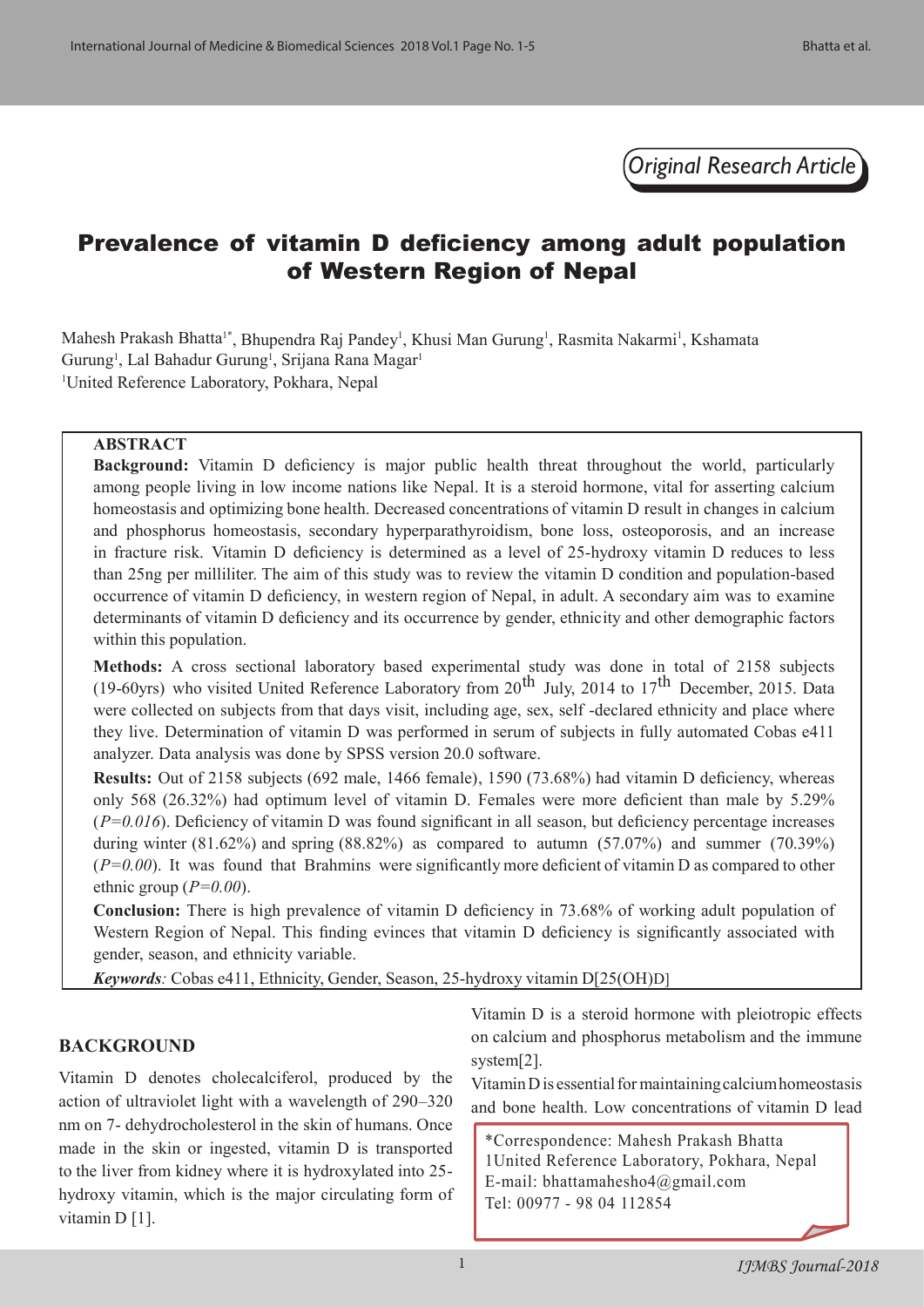to alterations in calcium and phosphorous homeostasis, secondary hyperparathyroidism, bone loss, osteoporosis, and an increase in fracture risk [3]. The standard method of assessing vitamin D status is by measuring serum concentration of the major circulating metabolite of vitamin D, 25-hydroxy vitamin D [25(OH)D] [3].

Low levels of 25-hydroxy vitamin D [25(OH)D], the principal circulating storage form of vitamin D, are present in as many as one third to one half of otherwise healthy middle-aged to elderly adults [4]. The high prevalence of low vitamin D status is assumed to result from inadequate sun exposure [5]. Increasing urbanization that results in poor outdoor activity and greater pollution, coupled with skin pigment, may further compound this problem [6]. Although there is no consensus on optimal levels of 25- hydroxy vitamin D as measured in serum, vitamin D deficiency is defined by most experts as a 25-hydroxy vitamin D level of less than 20 ng per millilitre [7].

Over the past two decades, several national populationbased epidemiological studies in the United States, Canada, United Kingdom, and New Zealand have reported that 52–77% of the populations had 25(OH) D levels  $\leq$ 75 nmol/l and 18% to 36% had levels  $\leq$ 50 nmol/l [8]. In Australia, vitamin D deficiency has been identified as a problem in certain subgroups, including elderly people, dark skinned and veiled women and those living in residential care [8].

The aim of this study was to assess the vitamin D status and population-based prevalence of vitamin D deficiency in western region of Nepal. This is the first epidemiological study to have evaluated the vitamin D status in western region of Nepal. A secondary aim was to examine determinants of vitamin D deficiency and compare the prevalence rates by gender, ethnic, and other demographic factors within this population.

# **METHODOLOGY**

# **Study population**

We studied 2158 patients (19-60 years) who visited United Reference Laboratory from 20<sup>th</sup> July, 2014 to 17<sup>th</sup> December, 2015. Exclusion criteria included a chronic illness and use of medications known to affect bone metabolism. All participants provided oral informed consent. The Committee on Clinical Investigation, URL approved the protocol.

# **Data collection**

Data were collected on patients from that day's visit, including age, sex, self-declared ethnicity and place where they live.

# Bhatta et al.

## **Laboratory measurements**

One blood sample (5 mL) was obtained in gel tube for each subject and serum was separated by the use of centrifuge to estimate vitamin D [25(OH)D]. Vitamin D estimation was performed in the United Reference Laboratory (URL) using kits provided by the Roche. Serum 25(OH)D levels were measured by automated electrochemiluminescence (ECLIA, Cobas e411, Roche diagnostics, Germany). On the basis of serum 25(OH)D concentrations, patients were divided into 3 diagnostic categories, as rounded to the nearest integer. Subjects with 25(OH)D level concentration less than 10ng/ml were classified as severe deficiency, 10 to 24ng/ml as mild- moderate deficiency and greater than or equal to 25ng/ml as optimum level [9].

# **Statistical analysis**

Data analysis was done by using Statistical Package for the Social Sciences (SPSS) Version 20.0. Mean value and standard deviation were represented as mean +S.D. Data with P value  $\leq 0.05$  were considered to be significant.

# **RESULTS**

The present article is based on laboratory based cross sectional study of 2158 samples of adult (19-60 years). Population aged less than 19 years and greater than 60 years were not included in this study, only working population were included. This report is focused on the distribution and determination of vitamin D status in the adult population of western region of Nepal.

# **Status of vitamin D on the basis of level and gender**

Out of total 2158 samples collected from participants visiting united reference laboratory, 394 subjects (18.26%) were under severe deficiency whereas nearly greater than half, (55.42%) 1196 accounted for mild to moderate deficiency, and only remaining (26.32%) 568 have optimum levels of vitamin D



**Figure 1: Vitamin D status of adult population**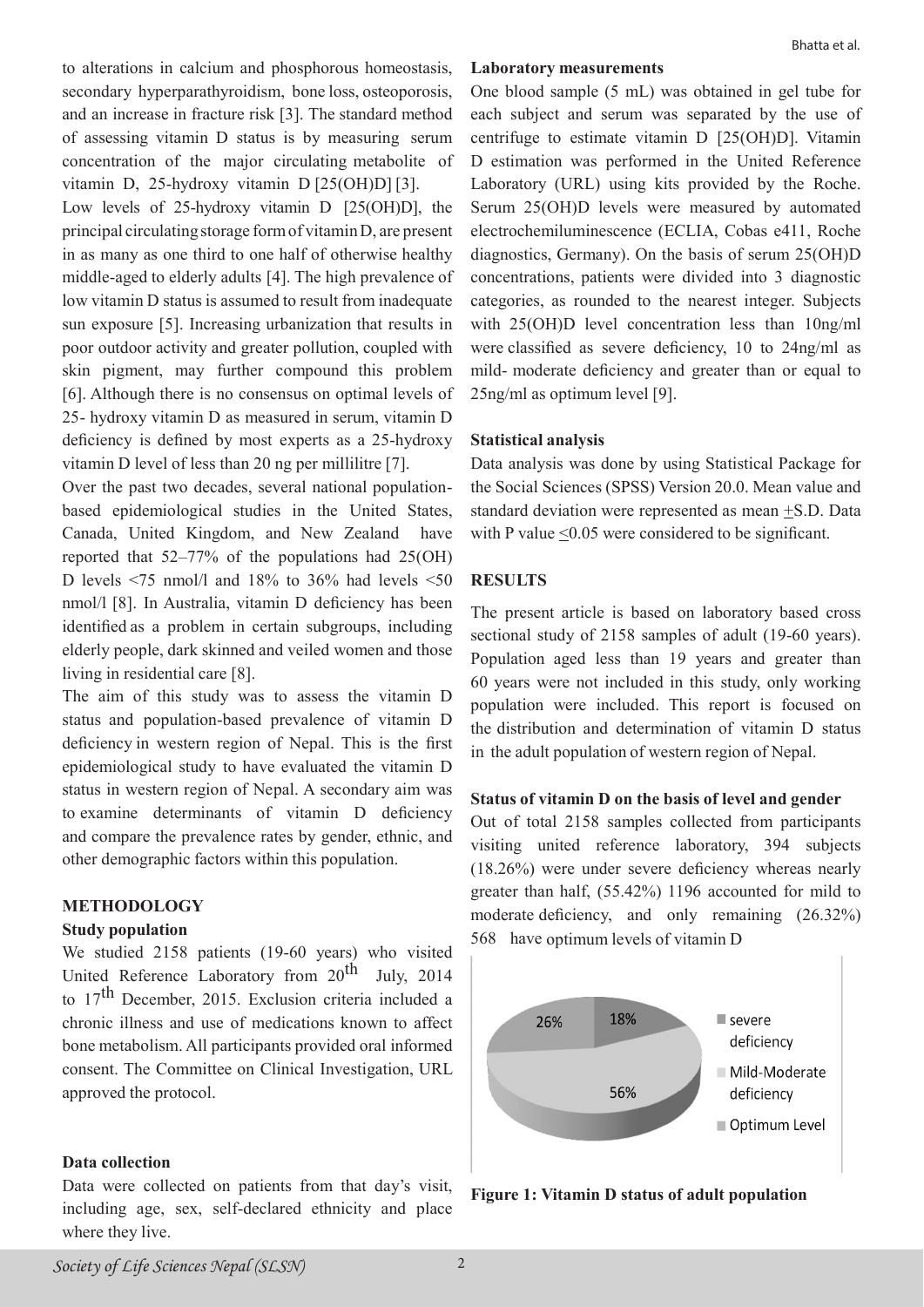In the context of male and female, out of 692 male, 119 (17.20%) were in severe deficient phases, 366 (52.89%) were in mild to moderate deficient phases and remaining 207 (29.91%) had optimum levels of vitamin D. Similarly out of 1466 female, 275 (18.76%) were severely deficient, 830 (56.62%) were mild to moderately deficient and remaining 361 (24.62%) had optimum levels of vitamin D. Comparatively, in the overall perspective, female showed more Vitamin D deficiency than male as shown in Figure 2 and table 1.



**Figure 2: Status of Vitamin D among Male and Female**

|           |  |  | Table 1: Mean value and standard deviation of |  |
|-----------|--|--|-----------------------------------------------|--|
| Vitamin D |  |  |                                               |  |

|                                | <b>Total</b> |      | Male  |      | Female |      |
|--------------------------------|--------------|------|-------|------|--------|------|
| 25(OH)D                        |              |      |       |      |        |      |
| <b>Trends</b>                  | Mean         | S.D. | Mean  | S.D. | Mean   | S.D. |
| <b>Severe</b><br>deficient     | 6.49         | 2.49 | 6.83  | 2.02 | 6.35   | 2.21 |
| Mild-<br>Moderate<br>deficient | 17.20        | 4.16 | 17.29 | 3.97 | 17.16  | 4.24 |
| Optimum<br>levels              | 33.19        | 8.08 | 33.06 | 7.99 | 33.6   | 8.14 |

#### **Status of vitamin D on the basis of season**

Seasonal wise study reveals, 10.30% of population were severely deficient, 60.08% of population were in mild to moderate deficient phase and 29.62% of population had optimum level of vitamin D in summer. Similarly 5.40% of population were severely deficient, 51.65% of population were in mild to moderate deficient phase and 42.93% of people had optimum level in autumn, whereas in winter 28.88% of population were severely deficient, 53.33% of population were in mild to moderate deficient phase and 17.79% had optimum levels. Likewise, 34.18% of population were severely deficient, 54.63% of population were in mild to moderately deficient phase and 11.18% had optimum level of vitamin D in spring (**Figure 3**). This study utterly indicates most of people were vitamin D deficient especially during winter (16.19+9.71) and spring  $(14.68+9.41)$  as compared to summer  $(20.93+)$ 9.61) and autumn (24.4+10.93). Vitamin D is found at optimum level mainly in autumn and in summer. This study elucidates, people are more deficient of vitamin D in spring and then in winter as a whole**.**



**Figure 3: Seasonal wise Vitamin D patterns**

#### **Status of vitamin D on the basis of ethnicity**

The study shows, all ethnic group population were vitamin D deficient, out of which, Brahmins were most deficient, followed by Chhetri, Dalit, Newar, Gurung and other ethnic groups whereas Magar community was least deficient of vitamin D. This study shows, in all ethnic groups vitamin D is significantly deficient, and amongst them, most in Brahmin and least in Magar (Figure 4).



**Figure 4: Distribution of vitamin D among ethnic group**

# **DISCUSSION**

This was cross-sectional laboratory based experimental study, conducted mainly to determine prevalence of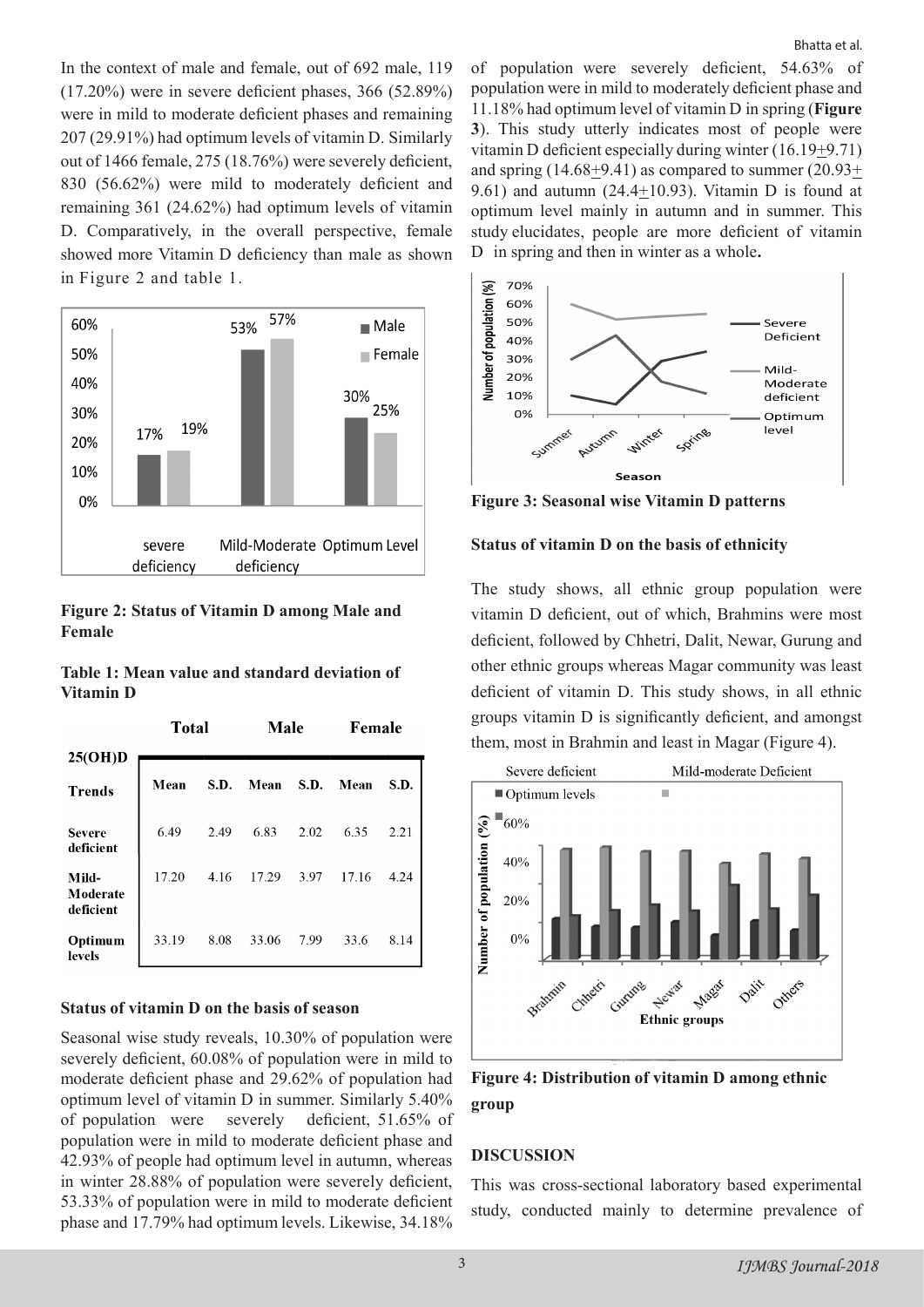vitamin D deficiency and compare prevalence rate with gender, season and ethnicity in western region of Nepal. According to this study, the prevalence rate of vitamin D deficiency was 73.68% (1590 out of 2158 subjects) in adult population. This study showed significant deficiency of vitamin D in adult population of Western Region of Nepal. Similar data was presented in the study conducted by *Gannagé*‐*Yared et al*., showing 72.8% of population affected by hypovitaminosis D [10]

This study elucidated females were significantly more deficient of vitamin D as compared to male (70.08% vs. 75.37%) (P=0.016). This is due to socio economic status as most of male were exposed to external environment that is working outside at sun for long time. Study by Roomi et al. in India also found similar outcome, that is female are significantly more deficient than male [11], which is also supported by Verdoia et al [12], Gannagé Yared et al [10], and also by Bolland et al. [13].

Deficiency of vitamin D was found significant in all season, but more deficient during winter (81.62%) and spring  $(88.82\%)$  as compared to autumn  $(57.07\%)$ and summer  $(70.39\%)$  (P=0.00), which was similar to the findings of van der Mei et al , Goswami et al and Daly et al [14, 8, 15] . Study done in Australian population by Gill et al [16] and Korean adults by Choi [17] also demonstrated the similar outcome.

In context of ethnicity wise comparison of prevalence rate of vitamin D deficiency, there were still no any data available related to it, but in our study, vitamin D was found significantly more deficient in Brahmin (77.7%) and least in Magar  $(61.9\%)$  (P=0.00).

# **CONCLUSION**

Our study shows significant deficiency of vitamin D among working population of Western Region of Nepal. The prevalence of insufficiency is significantly more in female population than in male population. It is also observed that vitamin D is significantly less deficient in summer and autumn as compared to winter and spring. It is less deficient in Magar as compared to other ethnic groups. This finding evinces, vitamin D variation is significantly associated with gender, season, and ethnicity variable.

# **COMPETING INTERESTS**

The authors declare that they have no competing interests

concerning the work reported in this paper.

# **CONTRIBUTIONS**

MPB, KG, LBG, RN, SRM performed the sample collection, data collection and laboratory experiments. BRP supervised and guided in the research. MPB, KMG performed statistical analysis, conceived part of this study and revised the manuscript. All authors read and approved the final manuscript.

## **ETHICAL CONSIDERATION**

This study was approved by Institutional Review Committee of United Reference Laboratory, Pokhara, Nepal. Informed verbal agreement was taken from patients.

#### **ACKNOWLEDGEMENTS**

The study was funded by the United Reference Laboratory (URL), Pokhara, Nepal. We would like to thank Mr. Thakur Prasad Panta, managing director, Mr. Sushil Thapa, advisor, Board of directors as well as the entire team of URL for their unlimited support without which this work would not have been completed.

#### **REFERENCES**

- 1. Munns C, Zacharin MR, Rodda CP, Batch JA. Prevention and treatment of infant and childhood vitamin D deficiency in Australia and New Zealand: a consensus statement. Medical Journal of Australia. 2006;185(5):268.
- 2. Hintzpeter B, Scheidt-Nave C, Müller MJ, Schenk L, Mensink GB. Higher prevalence of vitamin D deficiency is associated with immigrant background among children and adolescents in Germany. The Journal of nutrition. 2008;138(8):1482-90.
- 3. Holick MF, Siris ES, Binkley N, Beard MK, Khan A, Katzer JT, et al. Prevalence of vitamin D inadequacy among postmenopausal North American women receiving osteoporosis therapy. The Journal of Clinical Endocrinology & Metabolism. 2005;90(6):3215-24.
- 4. Gordon CM, DePeter KC, Feldman HA, Grace E, Emans SJ.Prevalence of vitamin D deficiency among healthy adolescents. Archives of pediatrics & adolescent medicine. 2004;158(6):531-7.
- 5. Binkley N, Novotny R, Krueger D, Kawahara T, Daida YG, Lensmeyer G, et al. Low Vitamin D Status